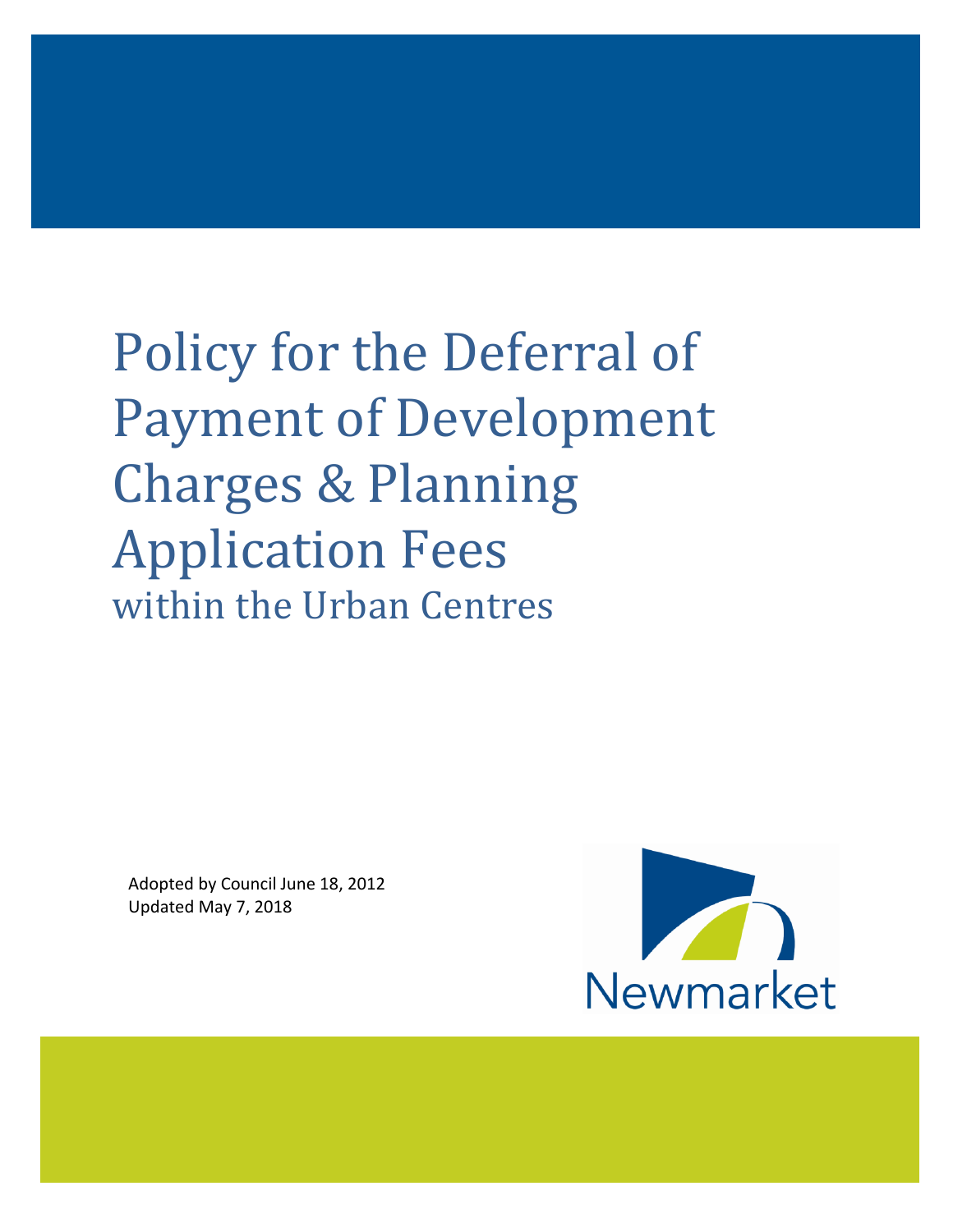# **Table of Contents**

|     |                                             |                                                                                 | Page           |
|-----|---------------------------------------------|---------------------------------------------------------------------------------|----------------|
| 1.0 |                                             | <b>Strategic Plan Linkages</b>                                                  | 1              |
| 2.0 | <b>Purpose</b>                              |                                                                                 | 1              |
| 3.0 |                                             | <b>Definitions</b>                                                              | 1              |
| 4.0 |                                             | Area of Application of the Policy                                               | 1              |
| 5.0 | <b>Background and Legislative Authority</b> |                                                                                 | 1              |
|     | 5.1                                         | Deferral of Payment of Development Charges                                      | 1              |
|     | 5.2                                         | Deferral of Payment of Planning Application Fees                                | $\overline{c}$ |
| 6.0 | <b>Deferral Programs</b>                    |                                                                                 | $\overline{c}$ |
|     | 6.1                                         | Standard Approach for the Deferral of Development Charges                       | $\overline{c}$ |
|     | 6.2                                         | Enhanced Development Criteria Based Approach for the Deferral of<br>Development | $\overline{c}$ |
|     |                                             | Charges and Planning Application Fees                                           |                |
|     |                                             | 6.2.1<br>Development Criteria                                                   | $\mathbf{3}$   |
| 7.0 | <b>Deferral Schedule</b>                    |                                                                                 | 3              |
|     | 7.1                                         | Development Charges Deferral Schedule                                           | 3              |
|     | 7.2                                         | <b>Planning Application Fees Deferral Schedule</b>                              | $\overline{4}$ |
| 8.0 | <b>Procedures</b>                           |                                                                                 | 4              |
|     | 8.1                                         | Effective Date of the Policy                                                    | 4              |
|     | 8.2                                         | Development Charges Prepayment Agreement                                        | 5              |
|     | 8.3                                         | <b>Interest Rate</b>                                                            | 5              |
|     | 8.4                                         | <b>Security Obligations</b>                                                     | 5              |
|     | 8.5                                         | Deferral Agreement                                                              | 6              |
|     | 8.6                                         | Deferral Agreement Fee                                                          | 6              |
|     | 8.7                                         | Application Process for the Enhanced Development Criteria Based Approach        | 6              |
|     | 8.8                                         | Registration                                                                    | 7              |
|     | 8.9                                         | Review of the                                                                   |                |

Policy<sub>7</sub>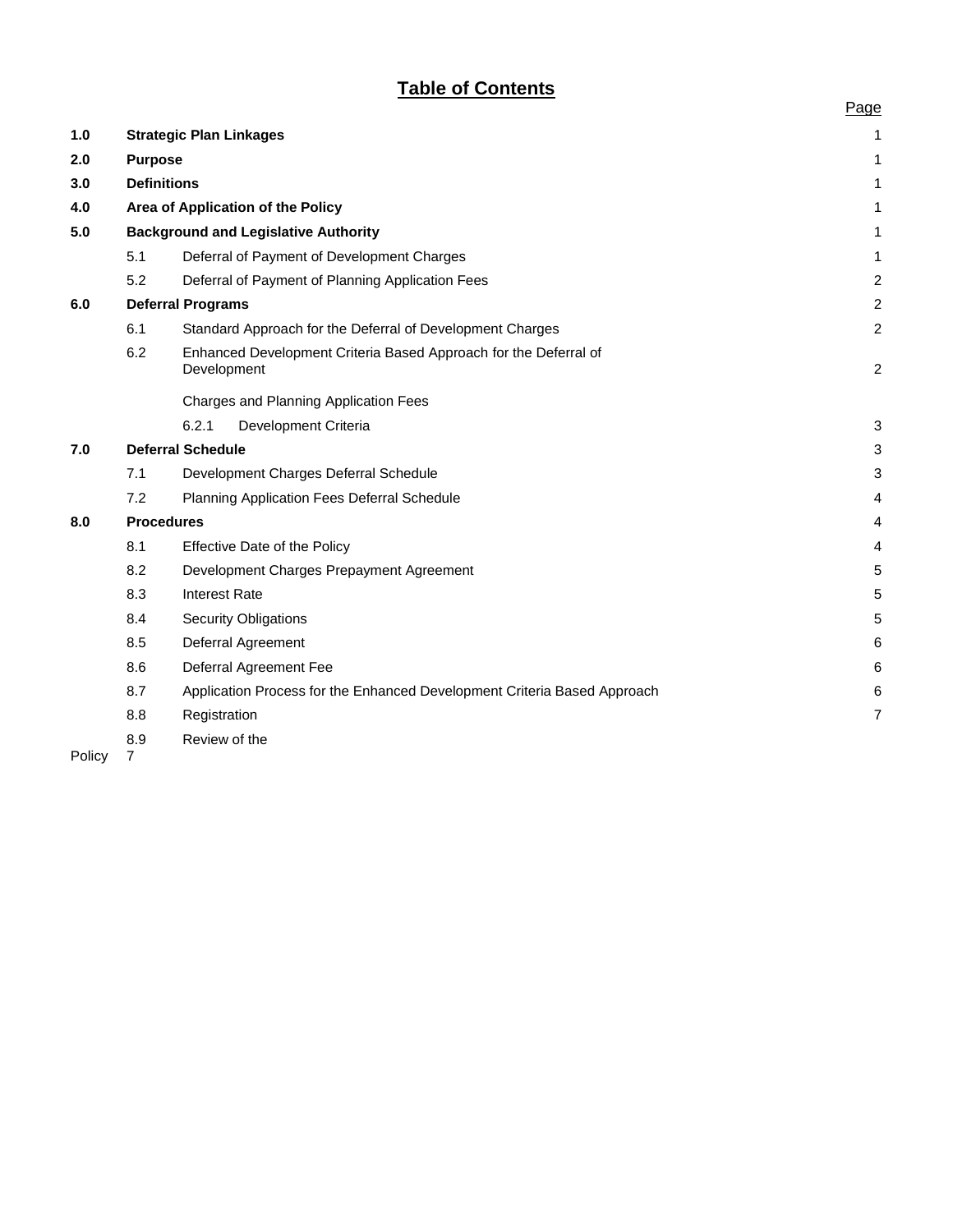# **1.0 Strategic Plan Linkages**

*Well-Equipped and Managed:* 

- Leading the way by creating an environment for extraordinary public service, focusing on fiscal responsibility and sustainability.
- Creating a clear vision of the future and supporting plans and strategies to guide the way.

*Well-planned and Connected:*

• Planning and managing growth through long-term plans and strategies, supported by shortterm action plans.

#### **2.0 Purpose**

To establish a policy that aims to encourage development through the deferral of payment of Development Charges and *Planning Application Fees* within the Urban Centres. The policy applies to, and is intended to stimulate *mid-rise* and *high-rise;* residential, office and *mixed-use* developments within the Urban Centres Secondary Plan area as identified on Schedule 1.

#### **3.0 Definitions**

*Alternative Energy* – sources of energy or energy conversion processes that significantly reduce the amount of harmful emissions to the environment (air, earth and water) when compared to conventional energy systems and includes co-generation facilities.

*Building Permit* – means the building permit issued for the construction of the building including the below ground foundations and parking structures.

*High-rise* – means permitted development that is 12 storeys or more in height.

*Mid-rise* – means permitted development that is 5 to 11 storeys in height.

*Mixed-use* – Development that includes two or more different uses (e.g. residential, commercial, cultural and/or institutional) in a single building.

*Planning Application Fees* – fees required for an Official Plan Amendment, Secondary Plan Amendment, Zoning By-law Amendment, Plan of Subdivision, Plan of Condominium and Site Plan.

#### **4.0 Area of Application of the Policy**

The policy applies to development within the Yonge Street and Davis Drive Urban Centres, as shown on Schedule 1.

 $\overline{\phantom{a}}$ 

#### **5.0 Background and Legislative Authority**

#### **5.1 Deferral of Payment of Development Charges**

Section 27(1) of the Development Charges Act provides for the legislative authority to provide<br>municipalities with flexibility regarding when development charges may be paid as follows: municipalities with flexibility regarding when development charges may be paid as follows: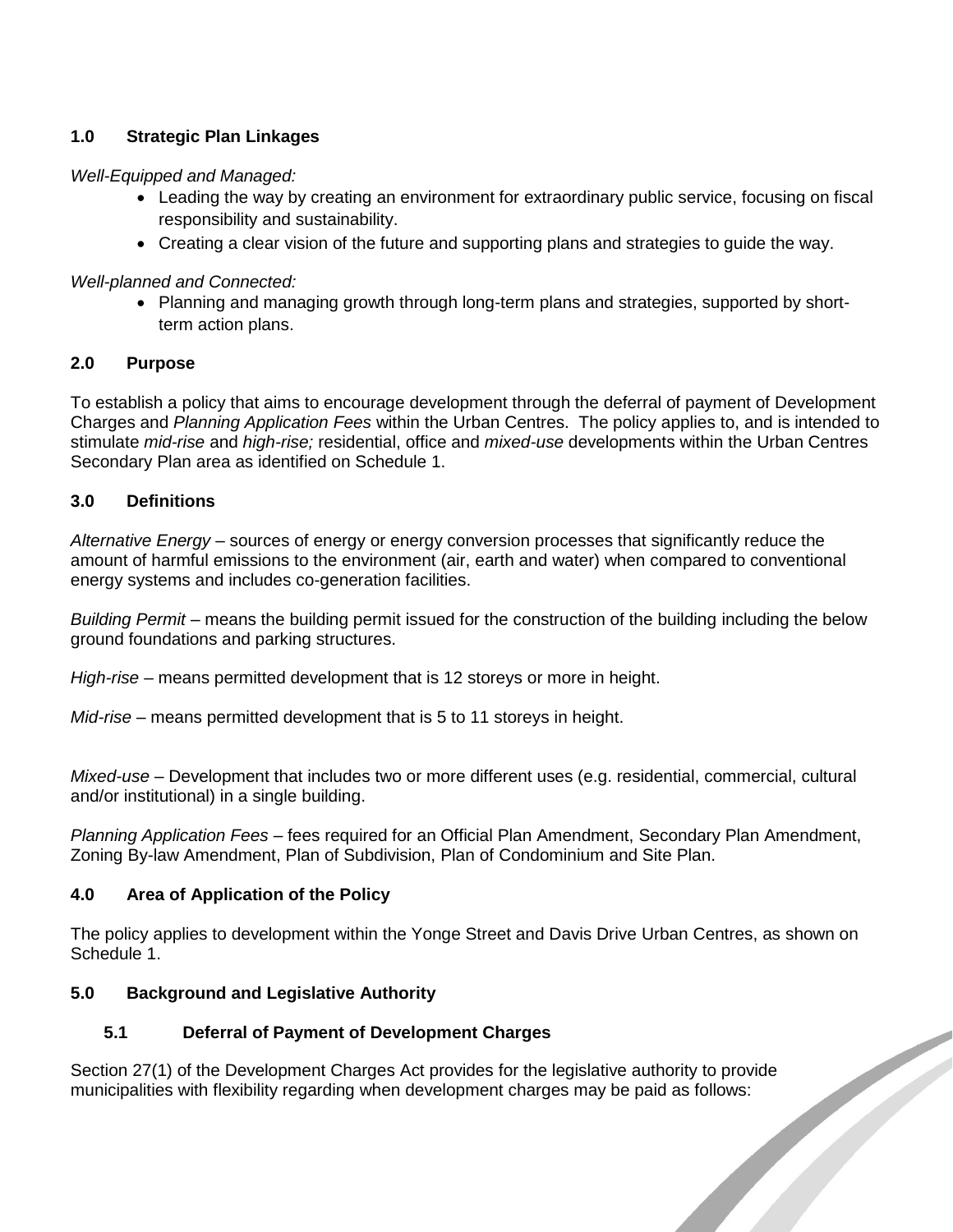"A municipality may enter into an agreement with a person who is required to pay a development charge providing for all or any part of a development charge to be paid before or after it would otherwise be payable."

As per the Town's Development Charges By-law (By-law 2009-73), Development charges are payable at the time of issuance of the *Building Permit.*

In addition, the Town`s Development Charges By-law provides that: "…Council from time to time, may enter into agreements providing for all or any part of a Development Charge to be paid before or after it would otherwise be payable."

# **5.2 Deferral of Payment of Planning Application Fees**

Section 69(2) of the *Planning Act* provides municipalities with the flexibility to reduce or waive tariffs or fees associated with the processing of planning applications (i.e. *Planning Application Fees*) where the Council or applicable planning committee is satisfied that it would be unreasonable to require payment in accordance with the tariff.

#### **6.0 Deferral Programs**

Two programs are provided:

- 1. Standard Approach for the Deferral of Development Charges; and
- 2. Enhanced Development Criteria Based Approach for the Deferral of Development Charges and *Planning Application Fees*.

#### **6.1 Standard Approach for the Deferral of Development Charges**

- 1. This program provides for the deferral of 100% of the Town's Development Charges for both *midrise* and *high-rise* developments, which include residential, office or *mixed-uses*.
- 2. The deferral shall be dependent upon the developer providing a Letter of Credit to the Town at the time of the *Building Permit* issuance to secure payment of the Town's Development Charges.
- 3. The deferral is in effect for a period of 36 months from the earlier of the issuance of the *Building Permit* or registration of the condominium.
- 4. The Letter of Credit shall be drawn or the Development Charges shall be paid on or before the date that is equivalent to the earlier of the 36 months after the issuance of the *Building Permit* or registration of the condominium.

#### **6.2 Enhanced Development Criteria Based Approach for the Deferral of Development Charges and** *Planning Application Fees*

1. This program provides for the deferral of 100% of the Town's Development Charges and 50% of the *Planning Application Fees* for both *mid-rise* and *high-rise* developments, which include residential, office or *mixed-uses* that meet the Development Criteria of Section 6.2.1.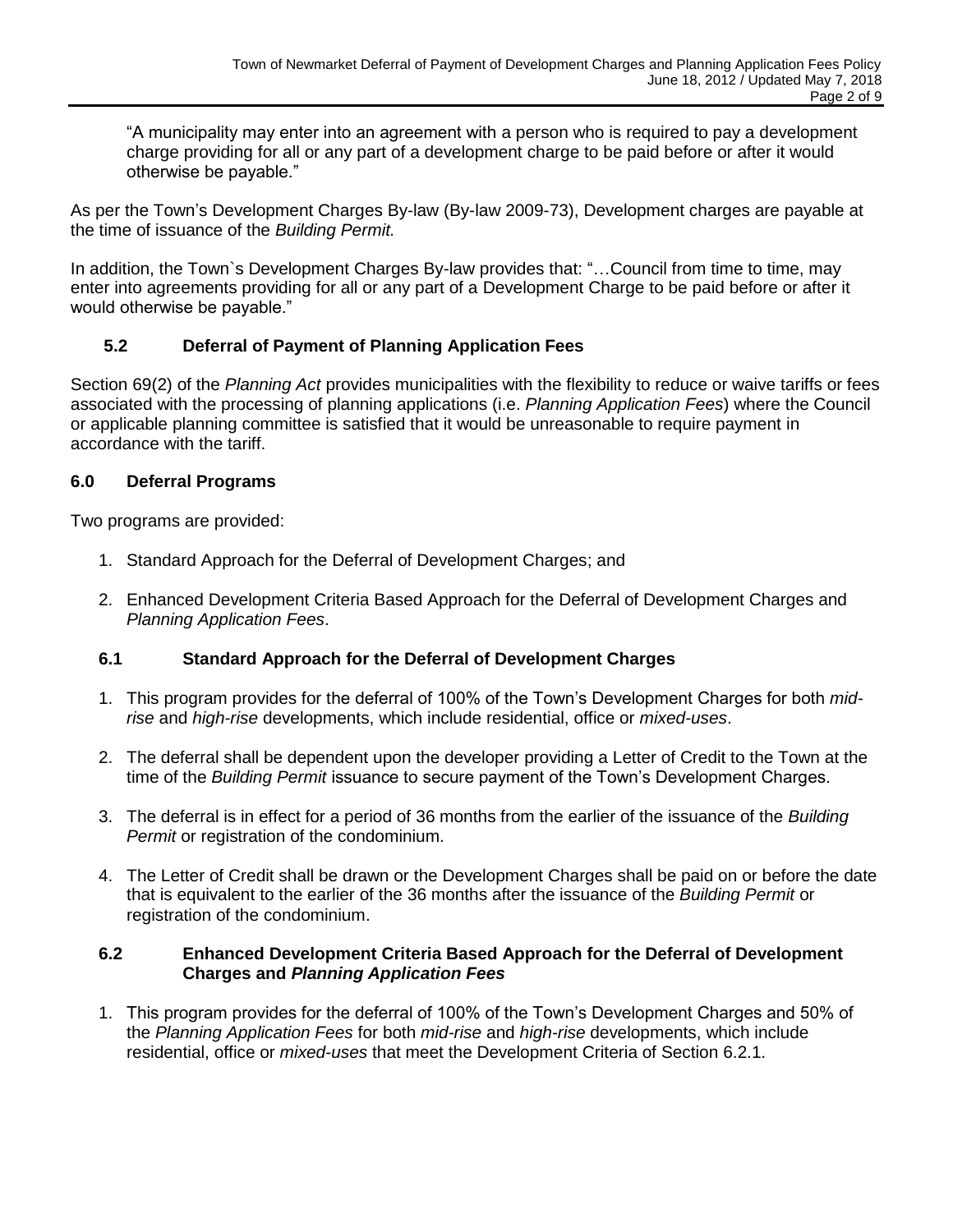- 2. A Letter of Credit for the deferred Development Charges and the deferred portion of the *Planning Application Fees* will not be required to secure deferred charges or fees for development that meets the Development Criteria of Section 6.2.1, however a Deferral Agreement is required to be entered into with the Town setting out parameters to ensure the Town's financial security.
- 3. The deferral of Development Charges and *Planning Application Fees* shall be in effect for a period of 48 months from the earlier of the issuance of the *Building Permit* or registration of the condominium.
- 4. All charges and fees shall be paid on or before the date that is equivalent to the earlier of 48 months after the issuance of the *Building Permit* or registration of the condominium.
- 5. Section 8.7 sets out the application process for this Enhanced Development Criteria Based Approach.

# **6.2.1 Development Criteria**

In order to be eligible for deferral of payment of 100% of Development Charges, 50% of *Planning Application Fees* and the waiving of the Letter of Credit under the Enhanced Development Criteria approach, the following Development Criteria must be met.

- i) The proposed development complies with all applicable provisions of the Provincial Policy Statement, Regional Official Plan, Town Official Plan, and the Urban Centres Secondary Plan, including but not limited to: urban design, housing affordability and sustainability.
- ii) The mandatory and applicable optional provisions of the Site Plan Approval Process Manual and Development Standards Checklist (March 25, 2008, as amended).
- iii) The proposed development participates in the Region's Sustainable Development through LEED® Incentive Program (LEED).
- iv) The proposed development implements a three stream waste collection system.
- v) For developments within the *Provincial Urban Growth Centre,* it is demonstrated to the satisfaction of the Town that a minimum of 35% of new housing units within the development are affordable to *low and moderate income households*.
- vi) For developments outside of the *Provincial Urban Growth Centre,* it is demonstrated to the satisfaction of the Town that a minimum of 25% of new housing units within the development are affordable to *low and moderate income households*.

#### **7.0 Deferral Schedule**

#### **7.1 Development Charges Deferral Schedule**

1. The Letter of Credit required under Section 6.1.2 shall be drawn or the Town's portion of the Development Charges shall be paid on or before the earlier of 36 months after the date of the issuance of the *Building Permit* or registration of the condominium.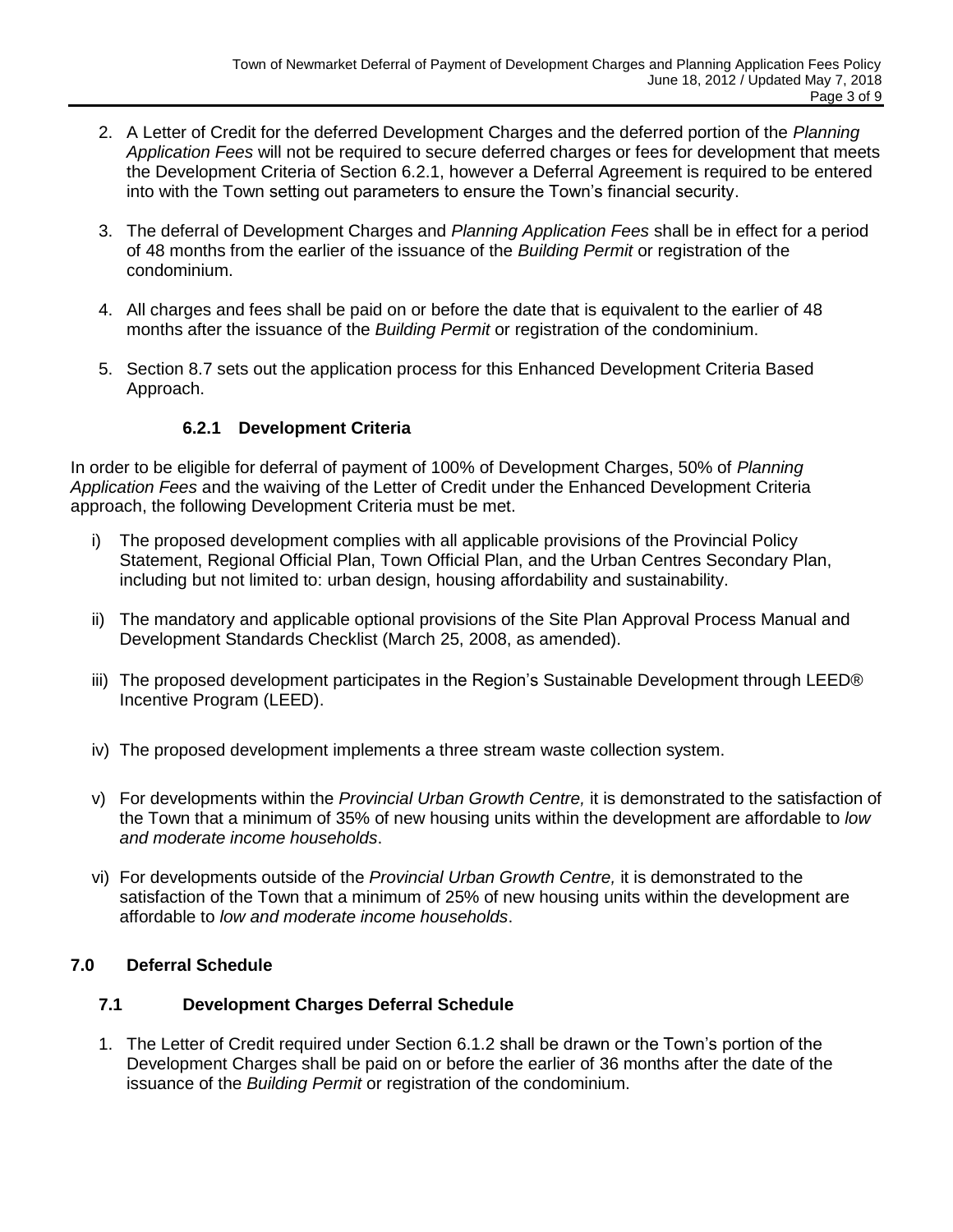2. In the event that an appeal of a Planning Application is filed by the applicant at any time before or after the decision of Council and is subject to a final decision by the Ontario Municipal Board, Local Planning Appeal Tribunal or by the Courts, such Planning Application(s) may not be eligible for the deferral of Development Charges as set out under Section 6.1 and 6.2. Eligibility for deferral of Development Charges shall be at the sole discretion of Council.

# **7.2 Planning Application Fees Deferral Schedule**

- 1. For *Planning Application Fees*, 50% of the *Planning Application Fees* shall be payable at the time of the planning application(s). The remaining 50% shall be payable the earlier of 48 months after the issuance of the *Building Permit* or registration of the condominium, unless:
	- the application does not meet the eligibility criteria and is refused by Council or it's designate;
	- the planning application is appealed by the applicant at any time before the final decision on the planning application(s); or
	- a *Building Permit* is not issued within 48 months of the final approval of the respective planning application(s).
- 2. Where a decision is made by Council or it's designate that the Development Criteria contained in Section 6.2.1 are not met or the planning application(s) is refused or appealed, the remaining 50% of the application fees shall be paid to the Town within 14 days of the decision.
- 3. If the Development Criteria of Section 6.2.1 are not demonstrated to be met, or are no longer proposed to be met at the time of the Building Permit, the Deferral of Development Charges will be subject to the terms of Section 6.1, including the provision for a Letter of Credit.
- 4. In the event an appeal is filed by the applicant any time before the final decision on the planning application(s), the deferred *Planning Application Fees* shall be payable, with applicable interest, on the date of the appeal.
- 5. If a *Building Permit* or registration of the condominium is not obtained within the earlier of 48 months from the final approval of the respective planning application(s), the deferred portion (the remaining 50%) of the *Planning Application Fees*, with applicable interest shall be paid to the Town within 14 days of final approval of the respective planning application(s).

#### **8.0 Procedures**

#### **8.1 Effective Date of the Policy**

- 1. This policy comes into effect and will apply to all eligible applications from the date of the approval of this policy by Council. The policy applies to all eligible applications that, prior to the date of approval of the policy, had not paid their *Planning Application Fees* or Development Charges.
- 2. The *Planning Application Fees* shall be the fees in effect at the time of the filing of the planning application(s).
- 3. The Development Charges shall be the charges in effect at the time of the issuance of the *Building Permit*.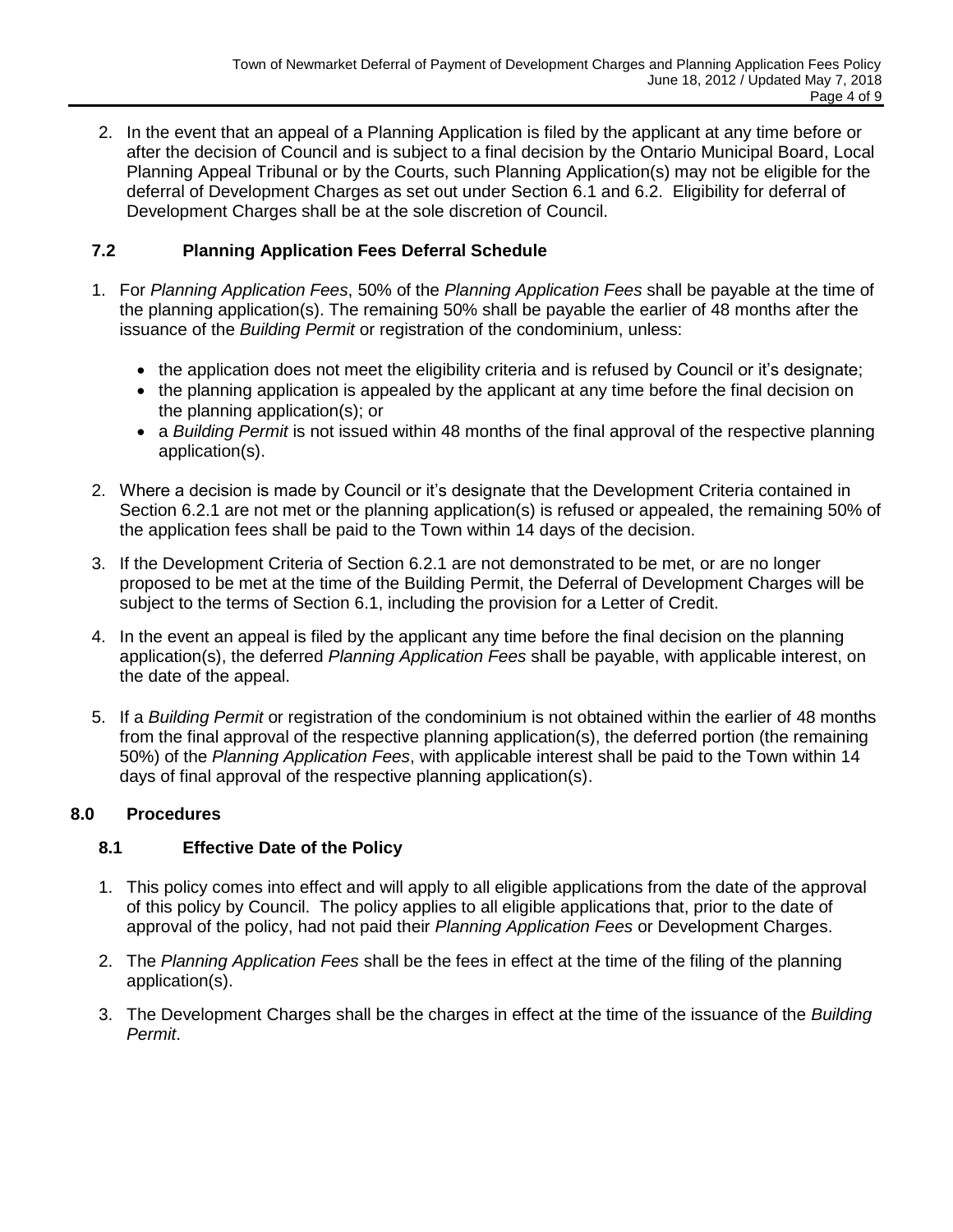### **8.2 Development Charges Prepayment Agreement**

- 1. In the event that Development Charges are scheduled to increase, developers of *mixed-use* highrise residential development may prepay their Development Charges at the prevailing rate, prior to the issuance of the *Building Permit* on the basis of the following schedule:
	- 25% of the Development Charges shall be paid prior to the issuance of the *Building Permit* and before the date of the scheduled rate increase;
	- the remaining 75% shall be secured through a Letter of Credit and subject to a prepayment agreement to the satisfaction of the Director of Financial Services;
	- if the *Building Permit* is not issued within 18 months of the scheduled increase of the Development Charges, the developer will be subject to the prevailing rate on the effective payment date;
	- the prepayment agreement will be subject to a \$1,000 administration fee, plus applicable taxes.

#### **8.3 Interest Rate**

- 1. Interest on the deferred fees will be charged under the Standard Approach for the Deferral of Development Charges program under 6.1; however interest will not be charged under the Enhanced Development Criteria Based Approach under 6.2.
- 2. Where interest is charged under the Standard Approach for the Deferral of Development Charges program under 6.1, it will be applied at a rate of Prime plus 1.0%.
- 3. In the event that the deferred payments are not received in accordance with the Deferral Schedule set out in Section 7, interest will be charged on the basis of the interest rate applied to defaulted taxes in effect at the time of the failure to pay and applied from the time that the charges/fees were originally payable.

#### **8.4 Security Obligations**

- 1. Securities in the form of a Letter of Credit will be required for the deferral of the Town's Development Charges addressed under Section 6.1.
- 2. Securities in the form of a Letter of Credit will not be required for the Town's portion of the Development Charges or for the deferred *Planning Application Fees* in accordance with and subject to the provisions of Section 6.2 (the Enhanced Development Criteria Based Approach to Deferral of Development Charges and Planning Application Fees).
- 3. The deferral of payment of Development Charges will be implemented in conjunction with the Regional Development Charges Deferral Policy. This policy does not supersede or affect the Region's policy or ability to secure their portion of the Development Charges.
- 4. In the event of default of payment at the prescribed schedule time as set out in Section 7, the Town will secure its deferred fees, including the interest referred to in Section 8.2.2 through the applicable provisions of the Municipal Act.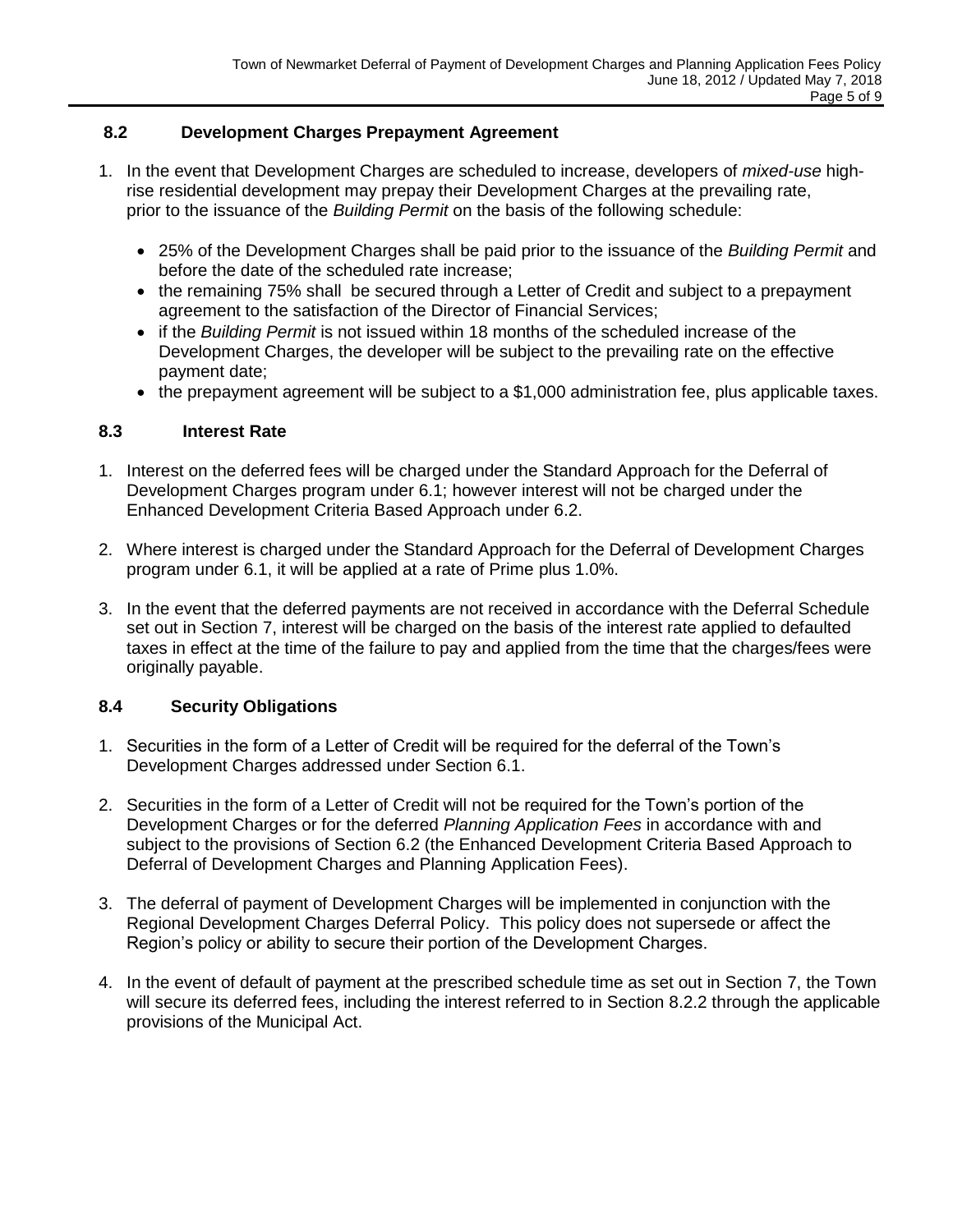5. Other securities required through the planning application process(s) shall not be released or reduced until the Town has received payment of all deferred charges and fees deferred through this policy.

# **8.5 Deferral Agreement**

- 1. A deferral agreement shall be required for the deferral of the Town's portions of the Development Charges and *Planning Application Fees* described under Sections 6.1 and 6.2 and may include the terms and conditions required by the Treasurer.
- 2. An application for Deferral of Development Charges shall be filed with the Treasurer the earlier of 60 days prior to the filing of the Building Permit or registration of the condominium.
- 3. In the event that the deferral agreement is ready to be executed, or a *Building Permit* is ready for issuance for an applicant that qualifies for a deferral, but the deferral agreement is not executed and/or registered on land title, the applicant will be required to pay the Development Charges in full or secure the payment with a Letter(s) of Credit. Subsequent to the execution of the deferral agreement and its registration on title, the Town will refund the amount of the Development Charges deferred that were paid or release the Letter of Credit for the deferred amount to the applicant, without interest.

# **8.6 Deferral Agreement Fee**

1. The costs incurred by the Planning, Legal and Finance Departments for the administration, review, preparation and execution of the deferral agreements shall be subject to fee of \$5,000 plus applicable taxes, and payable at the time of execution of the deferral agreement.

#### **8.7 Application Process for the Enhanced Development Criteria Based Approach**

- 1. The applicant shall provide notice of intention to file for Deferral of Payment of *Planning Application F*ees and Development Charges as part of the pre-consultation process.
- 2. A complete application for deferral shall be filed with the Treasurer and the Director of Planning and Building Services a minimum of 30 days following the final pre-consultation meeting.
- 3. A complete application package shall include the following:
	- demonstration and supporting documentation that the proposed development meets the Development Criteria, as applicable, set out in Section 6.2.1;
	- a plan showing the land area being developed (hectares/acres) confirmed by a survey or Certificate of a Surveyor;
	- the density, height and number and type of units (for residential) and the gross floor area (for non-residential) of the proposed building(s); and
	- $\bullet$  the proposed use of the building(s).
- 4. Upon receipt of the planning application package and supporting documentation, a review will be conducted by the Town to determine if the documentation required for the demonstration of satisfying the Development Criteria of Section 6.2.1 have been submitted for consideration through the planning process.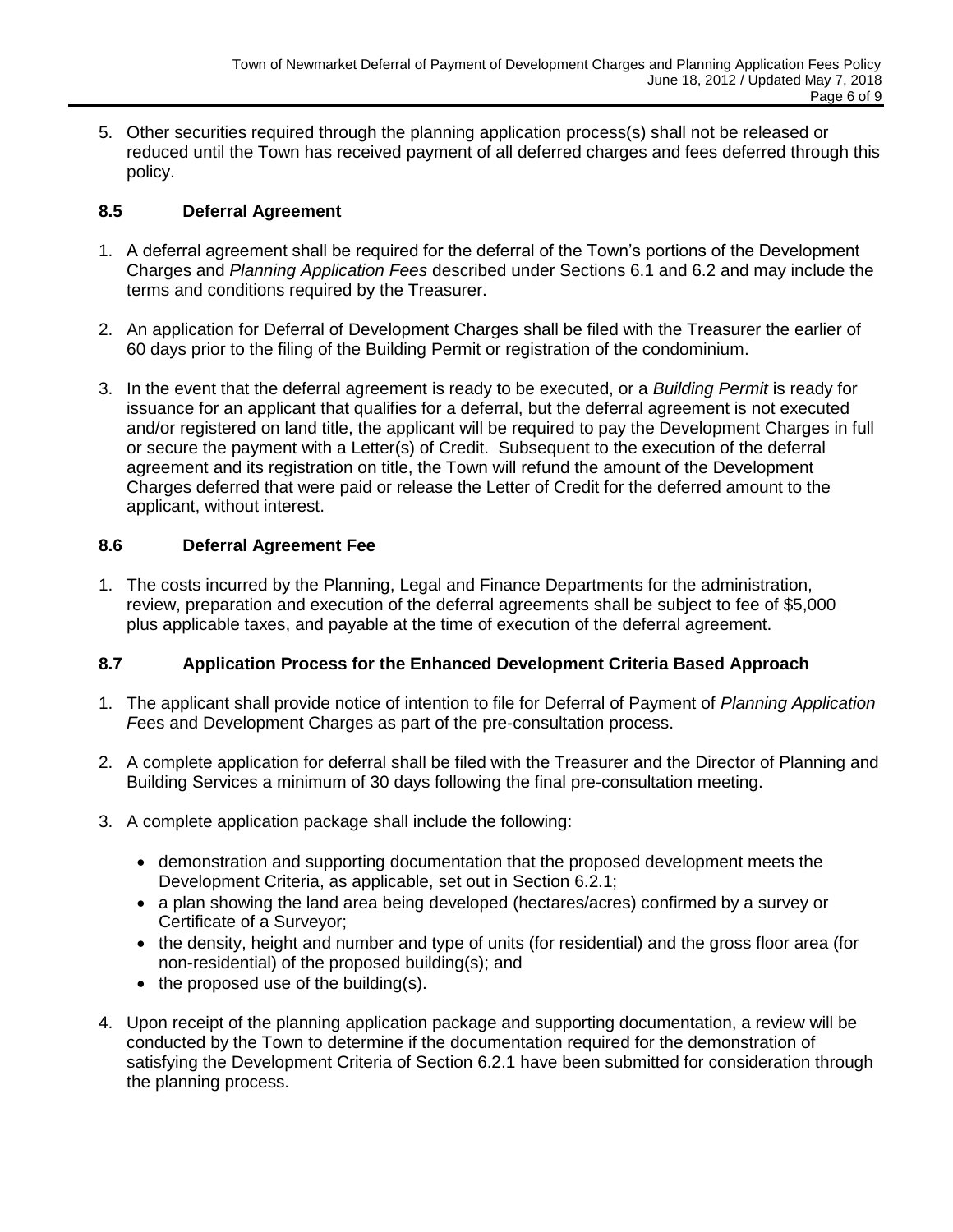- 5. Where the application includes the documentation regarding the Development Criteria, the Town will proceed to process the application and a Deferral Agreement will be prepared for the deferral of the *Planning Application Fees*.
- 6. If the request does not include documentation demonstrating compliance with the Development Criteria, the Town will advise the applicant of the deficiencies.
- 7. In the processing of the planning application in the normal manner and where the Town determines that the application meets the Development Criteria set out in Section 6.2.1, the planning application will be forwarded to Council for final approval, refusal or approval with conditions.
- 8. Where Council or its delegate, approves the planning application, the deferral of the *Planning Application Fees* will remain deferred the earlier of 48 months after the *Building Permit* is issued or registration of the condominium.
- 9. In accordance with Section 7.2.1, the deferred *Planning Application Fees* shall be payable in advance of the 48 months after the *Building Permit* is issued where:
	- the application does not meet the eligibility requirements and is refused by Council or it's designate;
	- the planning application is appealed by the applicant at any time prior to the final decision on the planning application(s); or
	- a *Building Permit* is not issued within 18 months of the final approval of the respective planning application(s).

#### **8.8 Registration**

All agreements shall be registered on title to the property and enforced against subsequent landowners.

#### **8.9 Review of the Policy**

This Deferral of Payment of *Planning Application Fees* and Development Charges Policy will be reviewed every 3 years, or at an earlier time as prescribed by Council.